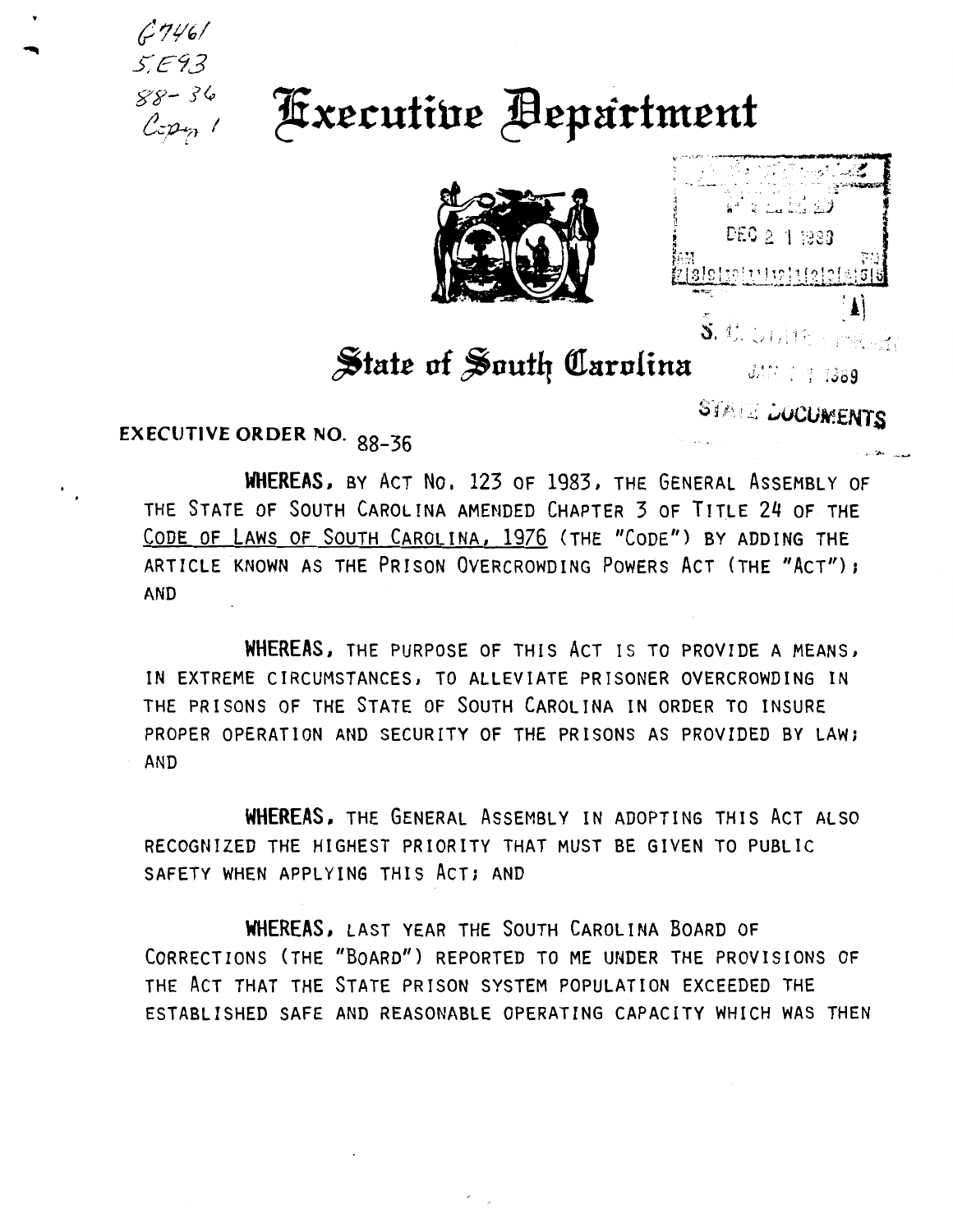PAGE TWO

SET AT NINE THOUSAND THREE HUNDRED AND EIGHTY-EIGHT (9,388) INMATES; AND

**WHEREAS.** THE BOARD REPORTED THAT THERE HAD BEEN FULL AND APPROPRIATE UTILIZATION OF POWERS BY THE DEPARTMENT OF CORRECTIONS, THE EXERCISE OF WHICH TENDED TO EITHER REDUCE PRISON POPULATION OR EXPAND THE SYSTEM'S SAFE AND REASONABLE PRISON OPERATING CAPACITY; AND

**WHEREAS,** THE SOUTH CAROLINA BOARD OF PROBATION, PAROLE AND PARDON SERVICES REPORTED TO ME AS REQUIRED BY SECTION 24-3-1150 OF THE CODE THAT THERE WERE SUFFICIENT SUPERVISING AGENTS AND RESOURCES TO PROVIDE INTENSIVE SUPERVISION OF PRISONERS RELEASED PURSUANT TO THE ACT AND SECTION 24-13-720 OF THE CODE REGARDING THE SUPERVISED FURLOUGH PROGRAM; AND

**WHEREAS,** THE SoUTH CAROLINA BOARD OF PROBATION, PAROLE AND PARDON SERVICES REPORTED THAT THERE HAD BEEN FULL AND APPROPRIATE UTILIZATION OF POWERS BY THE DEPARTMENT OF PROBATION, PAROLE AND PARDON SERVICES, THE EXERCISE OF WHICH TENDED TO EITHER REDUCE PRISON SYSTEM POPULATION OR EXPAND THE SYSTEM'S SAFE AND REASONABLE PRISON OPERATING CAPACITY; AND

**WHEREAS,** THE DEPARTMENT OF CORRECTIONS REQUESTED THE RELEASE OF ONE THOUSAND ONE HUNDRED AND FIFTY-TWO (1,152) INMATES UNDER A DECLARATION OF A STATE OF EMERGENCY PURSUANT TO THE AcT, AND

**WHEREAS,** THIS REQUEST FROM THE DEPARTMENT OF CoRRECTIONS WAS MADE IN AN EFFORT TO CONTAIN THE PRISON SYSTEM OPERATING CAPACITY AT NINE THOUSAND THREE HUNDRED AND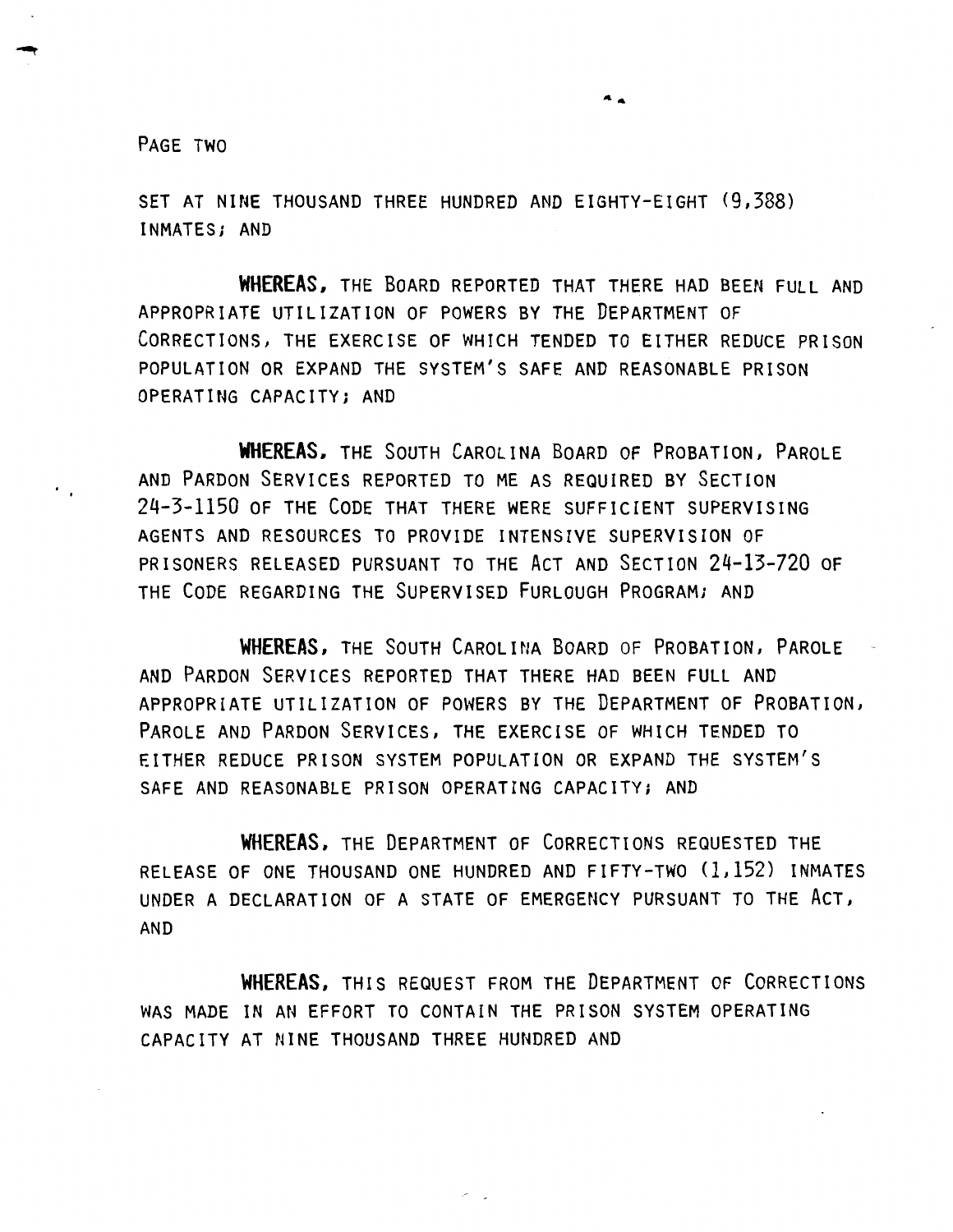PAGE THREE

EIGHTY-EIGHT (9,388) AND TO CONTINUE TO MAKE AN EFFORT TO COMPLY WITH THE TERMS OF THE NELSON CONSENT DECREE (NELSON V, LEEKE, ET AL. ); AND

 $\ddot{\bullet}$ 

**WHEREAS,** THE AcT LIMITED THE NUMBER OF INMATES WHICH MAY BE RELEASED EACH MONTH BECAUSE OF OVERCROWDING TO TWO HUNDRED (200); AND

**WHEREAS,** APPROXIMATELY 150 INMATES WERE BEING RELEASED MONTHLY UNDER THE PRIOR EMERGENCY DECLARATIONS THUS MAKING IT MATHEMATICALLY IMPOSSIBLE TO MEET THE ONE THOUSAND ONE HUNDRED AND FIFTY-FIVE (1,152) INMATE REDUCTION REQUESTED BY JANUARY, 1988; AND

**WHEREAS,** THE DEPARTMENT OF PROBATION, PAROLE AND PARDON SERVICES INDICATED THAT A SUBSTANTIAL NUMBER OF THOSE INMATES IN THIS TOTAL FIGURE (1,152) WOULD BE CONSIDERED "HIGH RISK" BY THE DEPARTMENT IF SUBJECTED TO ITS RISK ANALYSIS PROCESS; AND

**WHEREAS,** THIS "HIGH RISK" CLASSIFICATION MEANT THERE WAS A SIGNIFICANT POSSIBILITY MANY OF THESE INMATES WOULD COMMIT NEW CRIMES, ONCE RELEASED, AND THAT SOME OF THESE NEW CRIMES MAY BE VIOLENT; AND

**WHEREAS,** THE EARLY RELEASE OF THESE "HIGH RISK" INMATES WOULD HAVE JEOPARDIZED THE HIGHEST PRIORITIES THAT MUST BE GIVEN TO PUBLIC SAFETY; AND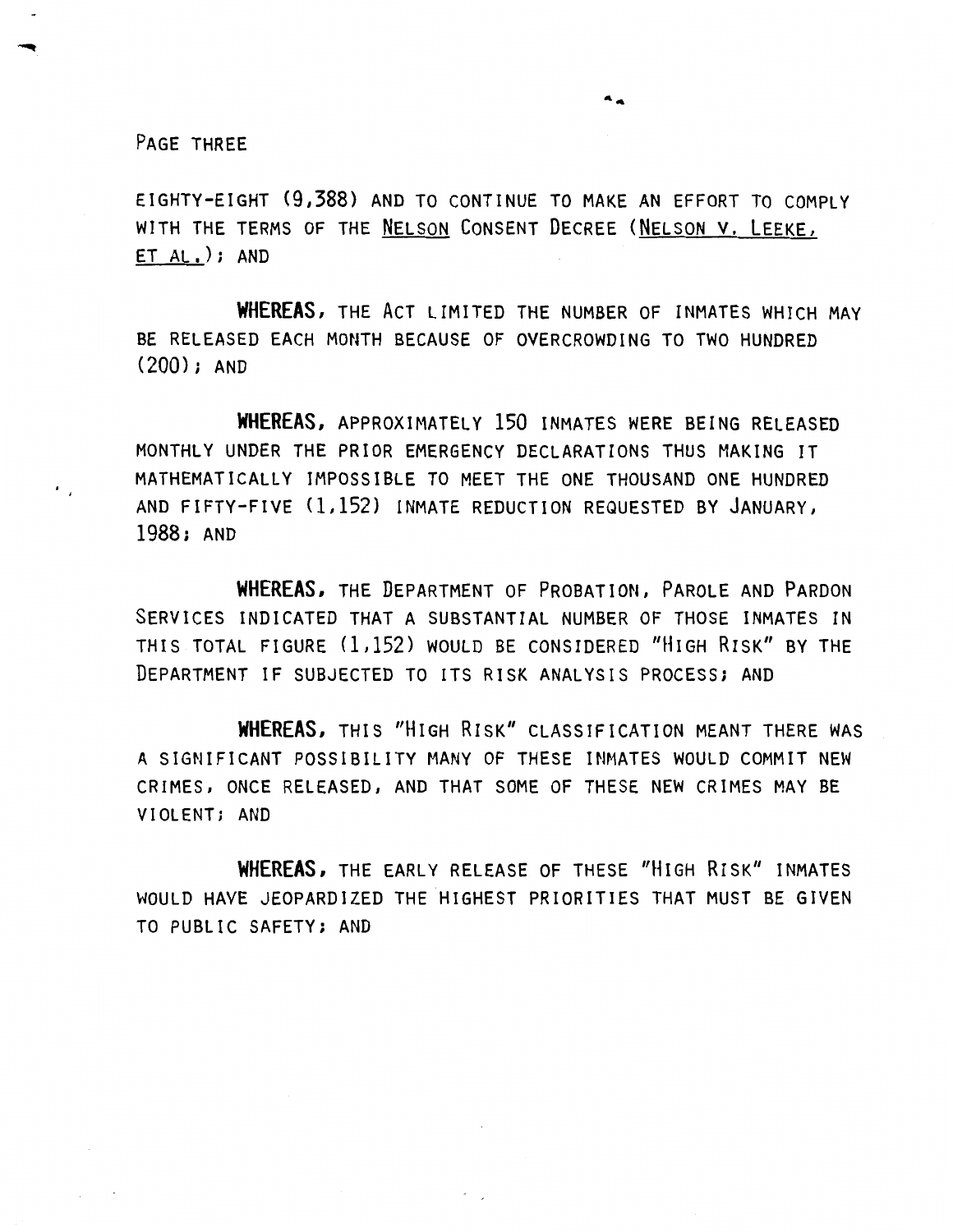PAGE FOUR

WHEREAS, THE STATE CONTINUED, DESPITE THE DIFFICULT ECONOMIC TIMES, THE CONSTRUCTION OF NEW PRISON FACILITIES; AND

**WHEREAS,** THE DEPARTMENT OF PROBATION, PAROLE AND PARDON SERVICES INDICATED THAT THREE HUNDRED (300) INMATES WOULD BE AVAILABLE FOR RELEASE FROM THE DEPARTMENT'S FIRST FIVE PRIORITIES OF LOWEST RISK INMATES; AND

**WHEREAS,** ON APRIL 29, 1987 PURSUANT TO THE POWERS CONFERRED UPON ME AS GOVERNOR BY SECTION 24-3-1160 OF THE CODE, I DECLARED A STATE OF EMERGENCY, BUT IN SO DOING I SPECIFIED THREE HUNDRED (300) AS THE NUMBER OF INMATES WHICH MAY BE RELEASED AS A RESULT OF THAT DECLARATION. THAT DECLARATION WAS INTENDED TO LIMIT THE INMATES WHO COULD BE RELEASED UNDER THAT DECLARATION TO THOSE WHO WERE IN THE FIVE LOWEST RISK CATEGORIES; AND

**WHEREAS,** I FURTHER REQUIRED THE DEPARTMENT OF PROBATION, PAROLE AND PARDON SERVICES TO REPORT TO MY OFFICE EACH MONTH THE NUMBER AND CLASSIFICATION OF PRISONERS WHO WERE AVAILABLE FOR EARLY RELEASE AS A RESULT OF THAT DECLARATION PRIOR TO FINAL ACTION ON THEIR RELEASE. THAT DECLARATION FURTHER INDICATED THAT WHEN THE POOL OF THE 300 LOWEST RISK INMATES WAS EXHAUSTED, I WOULD EXERCISE MY AUTHORITY UNDER SECTION 24-3-2010 OF THE CODE AND TERMINATE THAT STATE OF EMERGENCY; AND

**WHEREAS,** ON DECEMBER 2, 1988, I WAS ADVISED BY THE DEPARTMENT OF PROBATION, PAROLE AND PARDON SERVICES THAT THE TOTAL NUMBER OF INMATES RELEASED PURSUANT TO MY APRIL 29, 1987 DECLARATION WOULD REACH THE 300 LIMIT IMPOSED BY THAT DECLARATION ON DECEMBER 22, 1988.